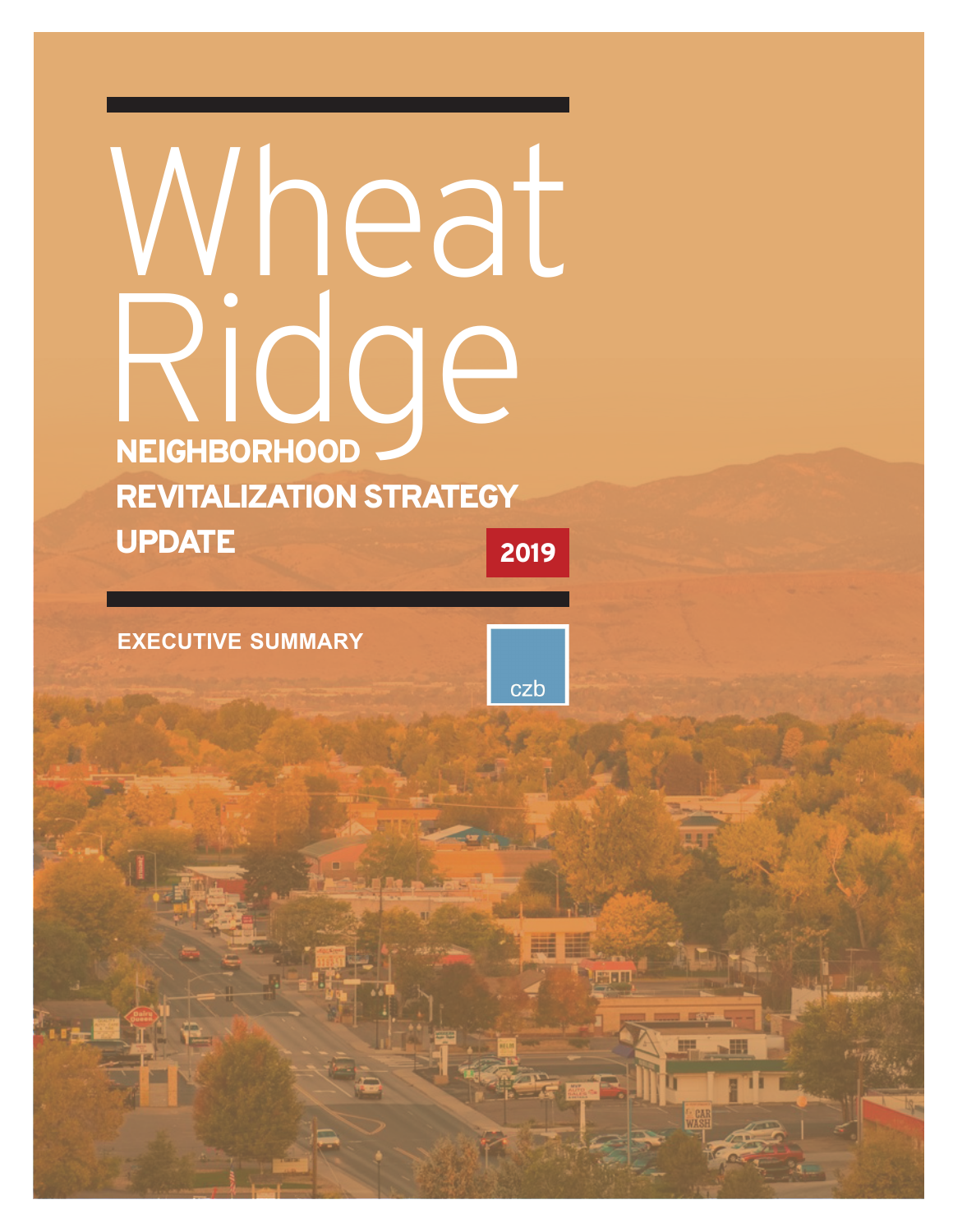# Table of Contents

#### Executive Summary: The Strategy at a Glance

*A guide to the most basic description of the project's key findings and recommendations. The remainder of the report offers more detailed information, analysis, and recommendations, but the Strategy at a Glance is provided for those who prefer the condensed version.*

#### Part 1:

#### Background and Process

*This section describes the history of the NRS in Wheat Ridge and the 2018-2019 process that shaped this updated version.*

#### Wheat Ridge by the Numbers

*This section provides data about how Wheat Ridge is doing, both in the eyes of its residents as measured from recent community surveys and as reflected in a variety of data sources.* 

#### Wheat Ridge Neighborhoods

*This section offers a new way of thinking about neighborhoods in Wheat Ridge and shares additional data at the neighborhood level.* 

#### Part 2: 10

### Part 3: 22

*This section identifies neighborhood engagement and corridor improvements as the most important priorities. It proposes a way for the City to assess neighborhood issues and opportunities and to engage residents for the purpose of managing change. It also includes analysis and recommendations related to accessory dwelling units and the permitting process for rehabilitation projects.*

#### Part 4: Priorities for Neighborhood Improvement 34

#### Summary of Recommendations

#### Part 5: 60

*The summary includes all recommendations related to the priorities for neighborhood improvement.*



#### This update to the City's Neighborhood Revitalization Strategy (NRS) does three things:

First, it paints a picture of where Wheat Ridge is in 2019.

It presents a data snapshot that describes how Wheat Ridge sees itself and how the Wheat Ridge market measures up on a number of important demographic and economic indicators.

#### Second, it hews closely to the collective pulse of Wheat Ridge in 2019.

It reflects a synthesis of nine months of community engagement, facilitated by a consulting team but led and implemented by a steering committee of more than two dozen Wheat Ridge residents, and drawing from the thoughts, feelings, and opinions of well over 1,000 residents who gave their time to this process in some form or fashion.

#### Third, it lays out a focused workplan that should be complete by 2030.

4<br> $h\epsilon$   $\underline{v}$ <br>6 *For the full report, beyond the executive summary, go to www.ci.wheatridge.co.us/nrs* 

It offers a set of recommendations to guide specific City-led community improvement efforts focused on resident engagement, corridor revitalization, and public process improvements aimed at positively managing neighborhood change. The priority recommendations and their inevitable follow-on actions will take the City a decade to complete, taking into consideration City capacity when it comes to workload, project timing, and resources.

The structure of the report is meant to draw a line between current market conditions in Wheat Ridge, existing community feelings and opinions, and then actions that the City can take to achieve its revitalization goals. Woven throughout is professional consultant analysis and, at times, political insights that provide guiderails to keep the recommended actions grounded in implementable reality.







# Acknowledgements

## MAYOR

**Bud Starker**

### CITY COUNCIL

*District I* **David Kueter Janeece Hoppe**

*District II* **Kristi Davis Zachary Urban**

*District III*  **Amanda Weaver George Pond**

*District IV*  **Larry Mathews Leah Dozeman**

*Former City Council Members* **District I - Monica Duran District III - Tim Fitzgerald**

#### CITY OF WHEAT RIDGE

*City Manager* **Patrick Goff** 

*Community Development* **Ken Johnstone, AICP, Director** 

**Lauren Mikulak, AICP, Planning Manager** 

#### PLANNING COMMISSION

**Richard Peterson,** *District I Representative* **Jahi Simbai,** *District I Representative* **Vivian Vos,** *District II Representative* **Scott Ohm,** *District II Representative* **Melissa Antol,** *District III Representative* **Daniel Larson,** *District IV Representative* **Janet Leo,** *District IV Representative*

#### STEERING COMMITTEE

**Rachel Hultin,** *Co-chair*  **Kathleen Martell,** *Co-chair*  **Korey Stites,** *Co-chair* 

**Ron Abo Sonny Betancourt Christopher Bird Julie Boardman John Butler Nichole Carter Ellen Daehnick Kimberly DeJong Madelaine DeVan Kristine Disney Christine Fraser Sunny Garcia Jennifer Hayden Lindsay Madonia Carol Mathews Guy Nahmiach Andy Rasmussen Morgan Richards Carol Salzmann Lauren Schevets Julie Stern Jill Tew Jim Wright**